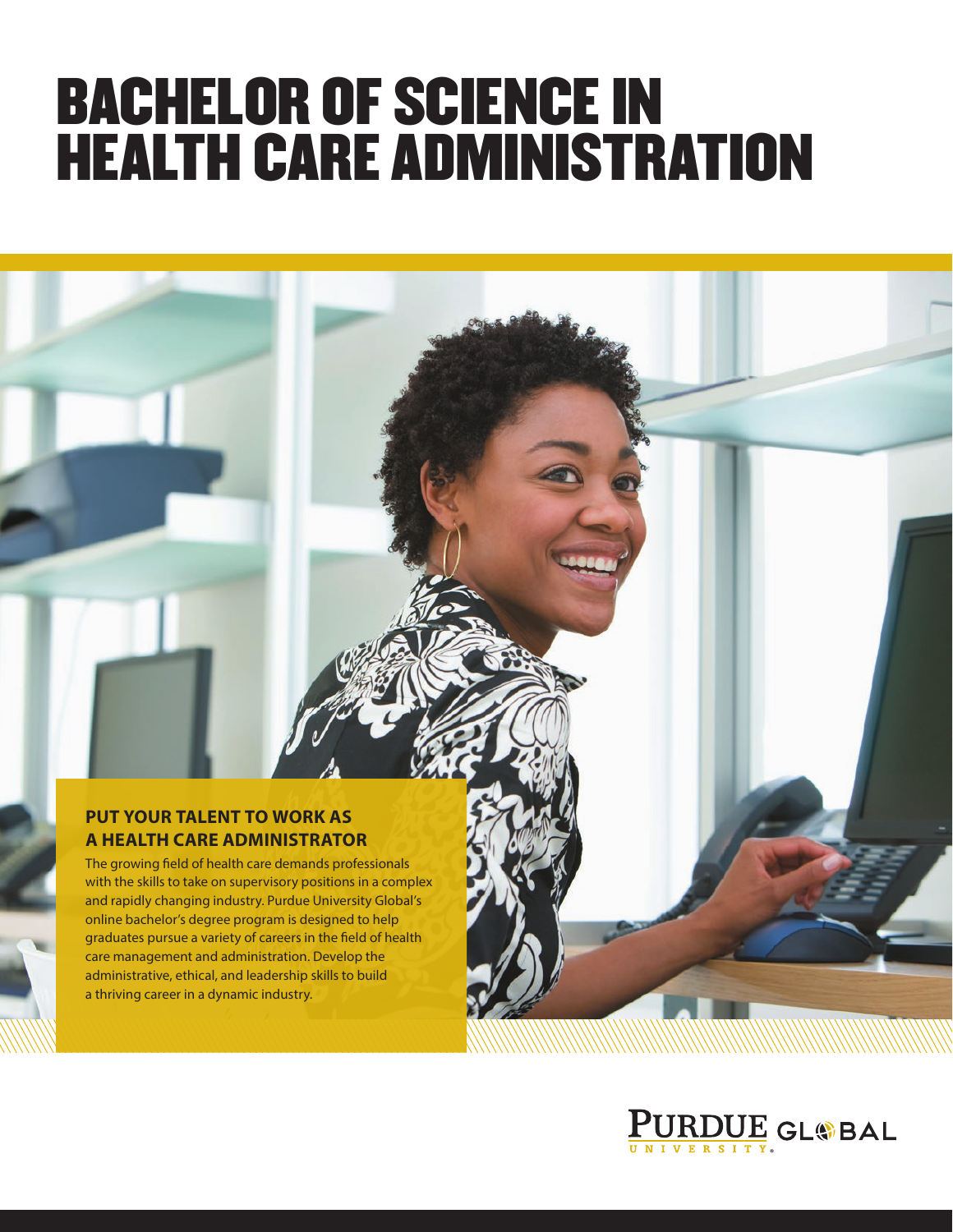### WHY STUDY AT PURDUE GLOBAL'S SCHOOL OF HEALTH SCIENCES?

#### **EXCELTRACK™ ONLINE DEGREE OPTION**

Complete your degree faster and more affordably with our ExcelTrack™ bachelor's in health care administration program.<sup>1</sup>

#### **FLEXIBILITY FOR WORKING ADULTS**

Complete your degree 100% online, on your schedule.

#### **TRANSFER CREDITS**

Transfer up to 75% of your degree requirements to accelerate completion of your degree and save on tuition.<sup>2</sup>

#### **HANDS-ON, PRACTICAL EXPERIENCE**

Complete an optional internship to gain real-world experience and acquire additional knowledge, skills, and abilities specific to your chosen path.<sup>3</sup>

#### **ACCELERATED MASTER'S DEGREE OPTION**

Fast track to your master's degree. You can complete graduate-level courses as part of your bachelor's program, shortening your Purdue Global health sciences master's degree by up to five courses.4

#### **FACULTY EXPERTISE**

Learn from experienced health care professionals currently active in the field. All of our professors possess advanced academic degrees.

#### **ONE-ON-ONE MENTORING**

Work directly with faculty through online discussion boards and seminars, and enjoy no-cost individual tutoring. In addition, academic and career advisors are dedicated to helping you balance school with your career and life responsibilities.

#### **INTRODUCTORY TRIAL PERIOD**

Make sure online learning at Purdue Global is right for you. Enroll in the University and try our classes for 3 weeks before you owe any tuition. That's the Purdue Global Commitment.5

#### **NATIONALLY RANKED AND RESPECTED**

Purdue Global is part of the respected Purdue University system. One of the most prestigious research universities in the world, Purdue University is ranked in the top 10 best public universities in the U.S. by *The Wall Street Journal/Times Higher Education.*<sup>6</sup>

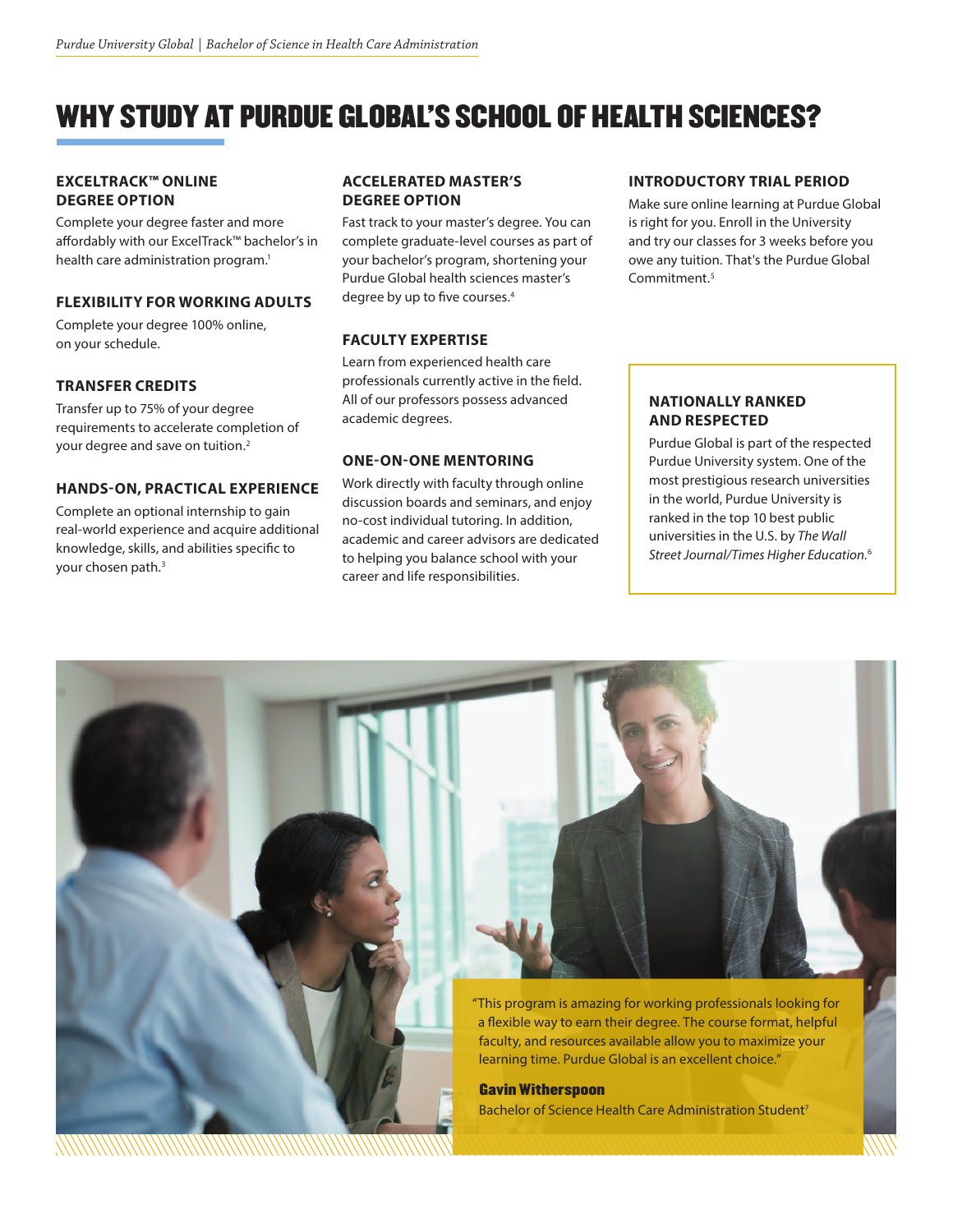### CURRICULUM

Our comprehensive curriculum is designed to provide you with a solid foundation in the core disciplines of health care administration and management. The courses are reviewed and revised regularly by industry experts to ensure they reflect the most recent developments in the field.

**•** Organization and Management

for Health Care **•** Finance for Health Care

#### **COURSES INCLUDE:**

- **•** Leadership and Ethics in Health Care
- **•** Health Care Policy and Economics
- **•** Information Technology and Systems for Health Care
- **•** Operational Analysis and Quality Improvement

#### **Capstone Project**

The program culminates in the successful completion of a capstone project, in which you can demonstrate your ability to apply the concepts and skills you study online to real-world scenarios.

#### **PROGRAM OUTCOMES**

- **• Knowledge Base:** Demonstrate a sound foundational knowledge and understanding of principles and practice in health care regarding administration, management, law, economics, and policy.
- **• Research Methods and Critical Thinking Skills:** Demonstrate competency in industry-specific knowledge and skills related to research methods, critical thinking, and problem solving in health care settings.
- **• Interdisciplinary Integration:** Apply principles of management needed to work in teams, build cross-functional teams, and facilitate collaborative decision-making.
- **• Operations:** Apply best practices in decision-making within the functional areas of health care management.
- **• Health Care Administration:** Demonstrate an understanding of the forces impacting health delivery systems and the effective and efficient management of health care.
- **• Ethics and Professionalism:** Analyze the professional, ethical, and legal standards of health care administrative practice.

#### **EXCELTRACK™: A FASTER AND MORE AFFORDABLE WAY TO EARN YOUR DEGREE**

In addition to our standard online program, we offer ExcelTrack™, which is a personalized, competency-based option that gives you more control over how you learn. Each ExcelTrack™ online course is a single credit, covering a particular skill or piece of knowledge, allowing you to bypass any subjects you already know.<sup>1</sup> This option enables students who have at least 3 years of work experience and 3 prior college courses to earn their bachelor's degree sooner, at a lower cost.

#### **PROGRAM DETAIL Credit Hours:**

| Total:     | 180 |
|------------|-----|
| Electives: | 75  |
| Major:     | 60  |
| Core:      | 45  |
|            |     |

#### **Program Length:**

- **• Standard online program:** 2–4 years (With transfer credit and other prior experience, the average completion time for Purdue Global bachelor's degree graduates in 2019-2020 was 2 years.)<sup>8</sup>
- **• ExcelTrack™:** Self-paced to help you graduate sooner

#### **Course Load:**

- **• Standard online program:** 2 courses per term
- **• ExcelTrack™:** As many as you can complete with a "B" or higher on your final assessment

#### **Terms:** 10 weeks long

**Start Dates:** Throughout the year

**Delivery:** 100% online, with optional internship

#### **ADDITIONAL PROGRAMS Bachelor's Degrees:**

- **•** Health and Wellness
- **•** Health Information Management
- **•** Health Science
- **•** Nutrition

#### **Master's Degrees:**

- **•** Health Care Administration
- **•** Health Education
- **•** Health Informatics
- **•** Health Information Management
- **•** Public Health

**•** Strategic Planning and Organizational Development for Health Care